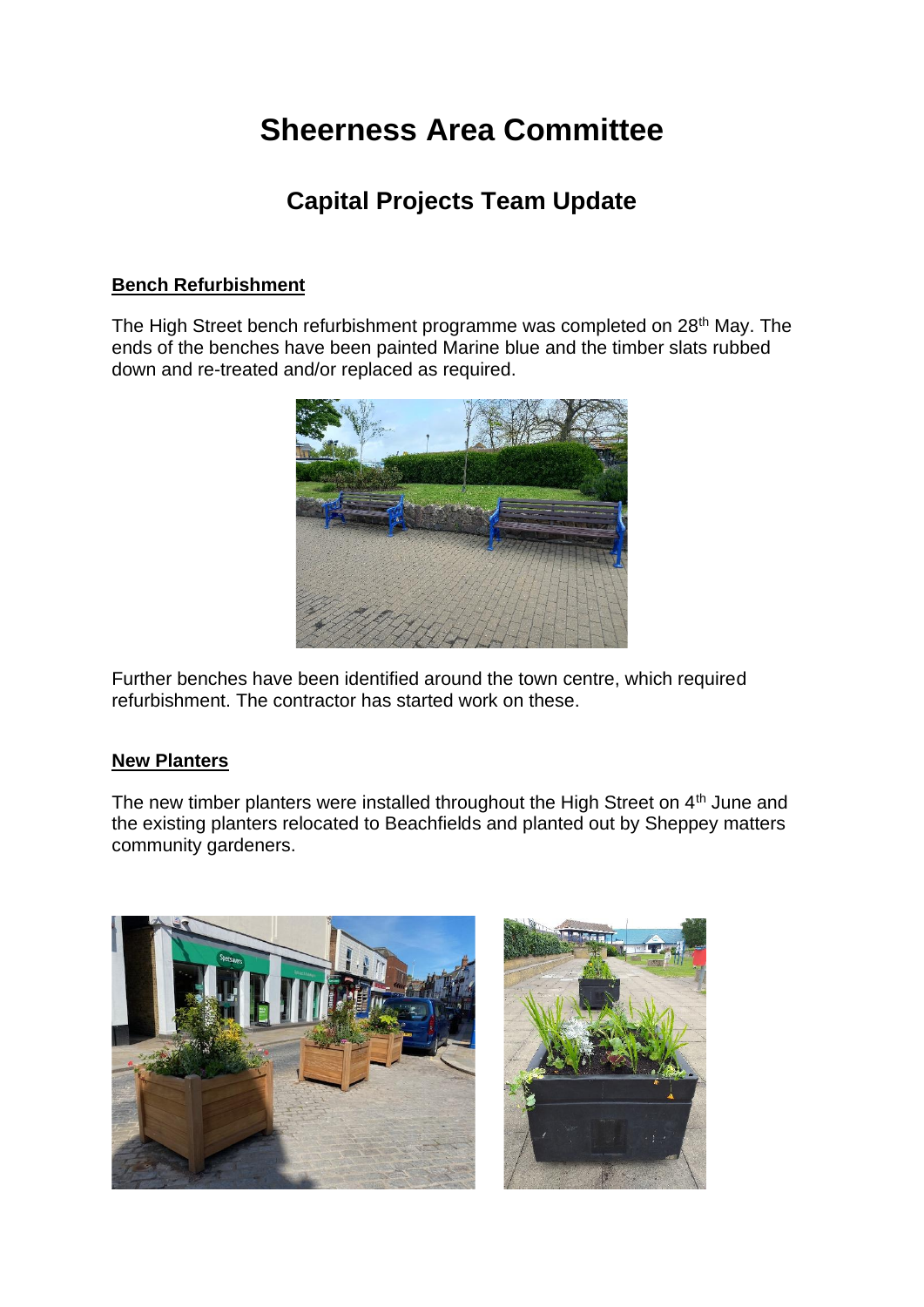#### **Clock Tower**

The Clock Tower was dismantled and removed w/c 27<sup>th</sup> September, with it leaving Sheerness on Thursday 30<sup>th</sup> September and being taken to the Smith of Derby workshop.

Time lapse photography of the removal was captured and features on the Visit Swale clock tower restoration project page. This photography will be used alongside interviews with council members, members of the public and representatives from Smith of Derby, to document this project.

Regular updates and pictures of the restoration process to feature on regular Visit Swale blog. Most recent images from the workshop can be seen below.



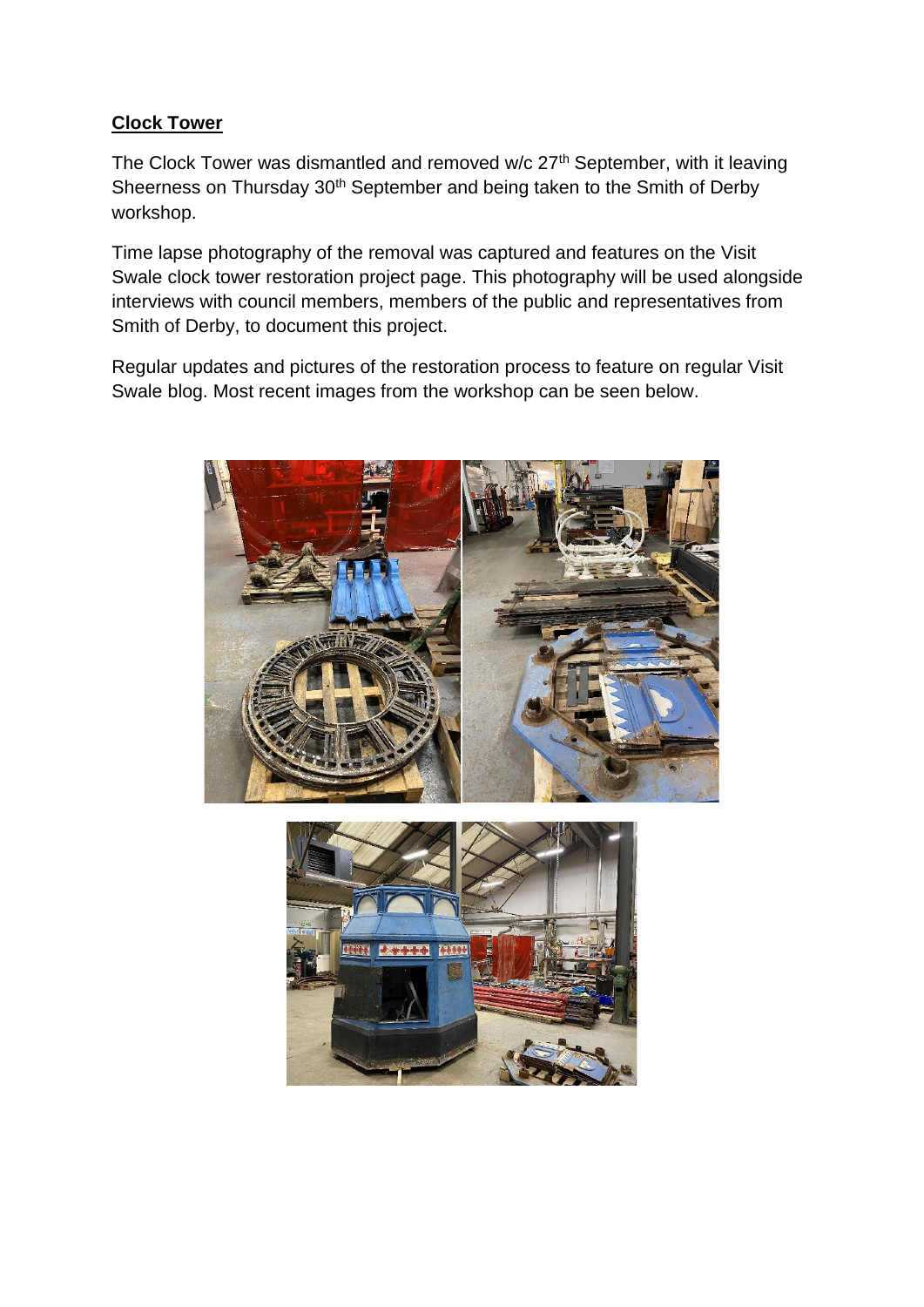Timber hoarding around the site has been erected, which includes interpretation panels and imagery detailing the restoration project, alongside historical information on the clock tower.





UKPN have been to site and are briefed and ready to reconnect the power feed to the tower, following its installation next year.

## **Concrete Balls and uplighters around the clock tower**

The Capital Projects team are currently in discussion with KCC, SBCs Conservation Officer and the Principle Urban Design and Landscape Officer regarding the ball bollards surrounding the clock tower site.

The team are also in discussions with electrical contractor Prowired regarding the installation of the new uplighters prior to the tower being re-erected.

#### **Highway Asset Painting**

The painting of Highway assets along the High Street and Broadway were completed on 17<sup>th</sup> September. The assets were painted Marine Blue.